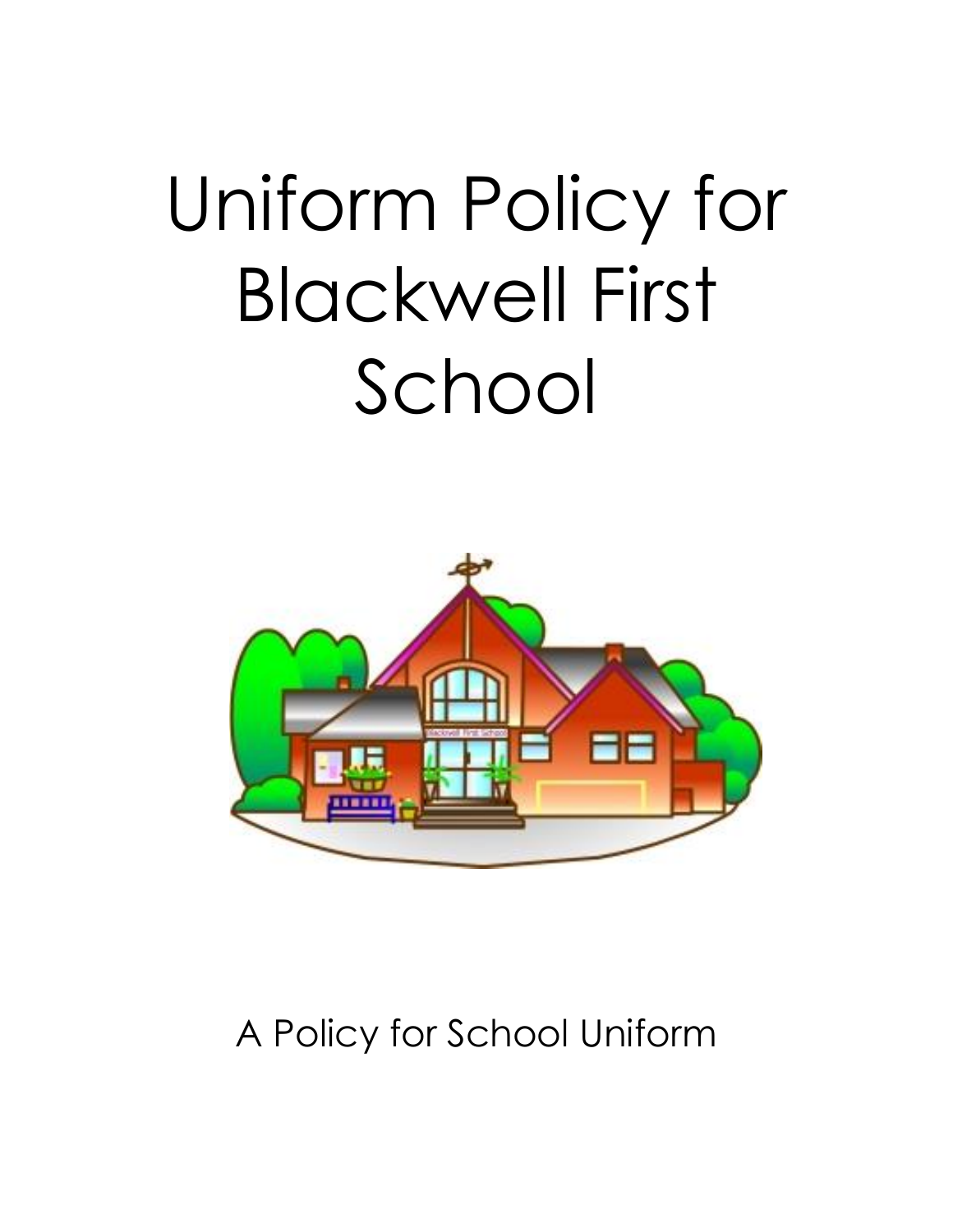# **Our vision**

# **At Blackwell we aim to educate the whole child and to ensure children are happy, healthy and fulfill their potential in terms of the development of skills for life, social and moral values and academic success.**

**Values**

*-Respectful and responsible citizens -Competent and confident learners -Aspirational individuals*

#### **Key competencies**

*-Co-operation -Communication -Independence -Resilience -Problem solving*

#### *.* **INTRODUCTION**

It is Blackwell First School's Policy that the children from Reception onwards wear uniform when attending or representing school. In writing this policy, we have made reference to:

- Guide on School Uniforms (2021);
- Statutory guidance on the cost of School Uniforms (2021);
- Education Endowment Foundation evidence on School Uniforms (2021);
- Human Rights Act 1998;
- Equality Act 2010;
- School Safeguarding policy and
- School Health and Safety policy.

#### AIMS

The Education Endowment Foundation reports that, 'the current evidence base on school uniform and academic outcomes is extremely weak…wearing a uniform is not, on its own, likely to improve learning, but can be successfully incorporated into a broader school improvement process (such as) the development of a school ethos and the improvement of behaviour and discipline.'

Broadly, the school's decision to adopt a school uniform is taken for the following reasons:

- Promote the ethos of the school;
- Provide a sense of belonging and identity and
- Set a tone for education.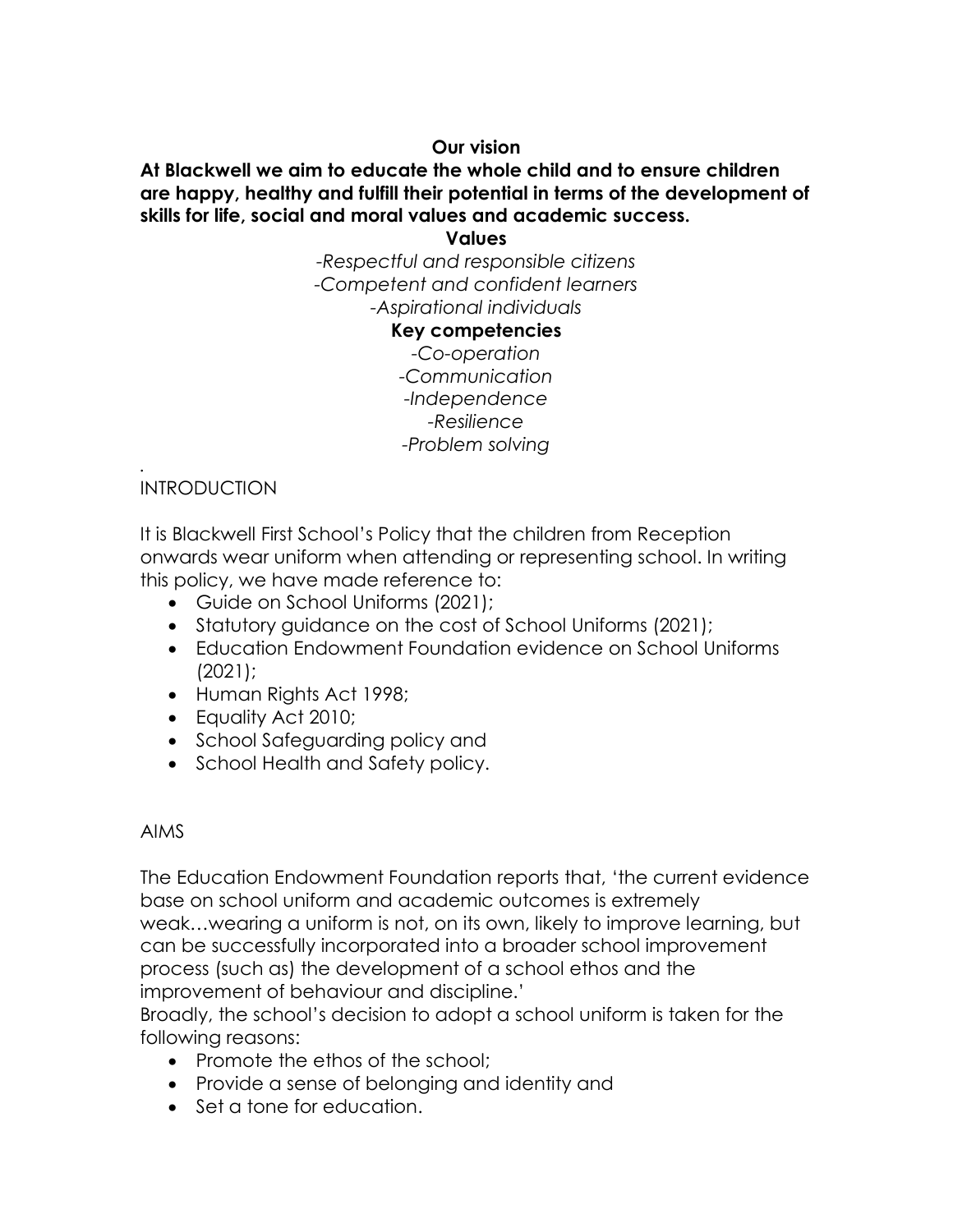We also intend uniform to be:

- Comfortable and practical for the purposes of a practical First School environment (both indoor and outdoor);
- Manageable when there are situations with extreme weather (hot or cold) or educational visits out of school and
- Inclusive of everyone in school, including all those with protected characteristics.

# APPEARANCE

# Uniform

The following uniform is specified on admission to Blackwell First School.

- Grey trousers, skirt or pinafore dress
- Sky blue polo shirt
- Burgundy cardigan\*, sweatshirt\* and fleece\*
- Blue and white checked dress (in Summer)
- Grey shorts
- Black school shoes

For P.E. lessons the code is as follows:

- Plain white polo shirt or T shirt\*
- Navy shorts
- Black pumps for indoor lessons
- Trainers for outdoor lessons
- Navy jogging bottoms. If necessary these can be used for Forest School also but will need washing and returning each week.

Burgundy pump bags\*, book bags\* and water bottles are also part of our essential school equipment.

\*Branded items are optional.

Children in Nursery may choose to wear a branded sweatshirt or cardigan but this is optional.

Children with specific religious requirements to modify uniform, will be able to discuss this with the headteacher.

#### **Jewellery**

On Health and Safety grounds, jewellery is not allowed in school, with the exception of ear ring studs in pierced ears (no other piercings are allowed) or small objects of religious significance. These must either be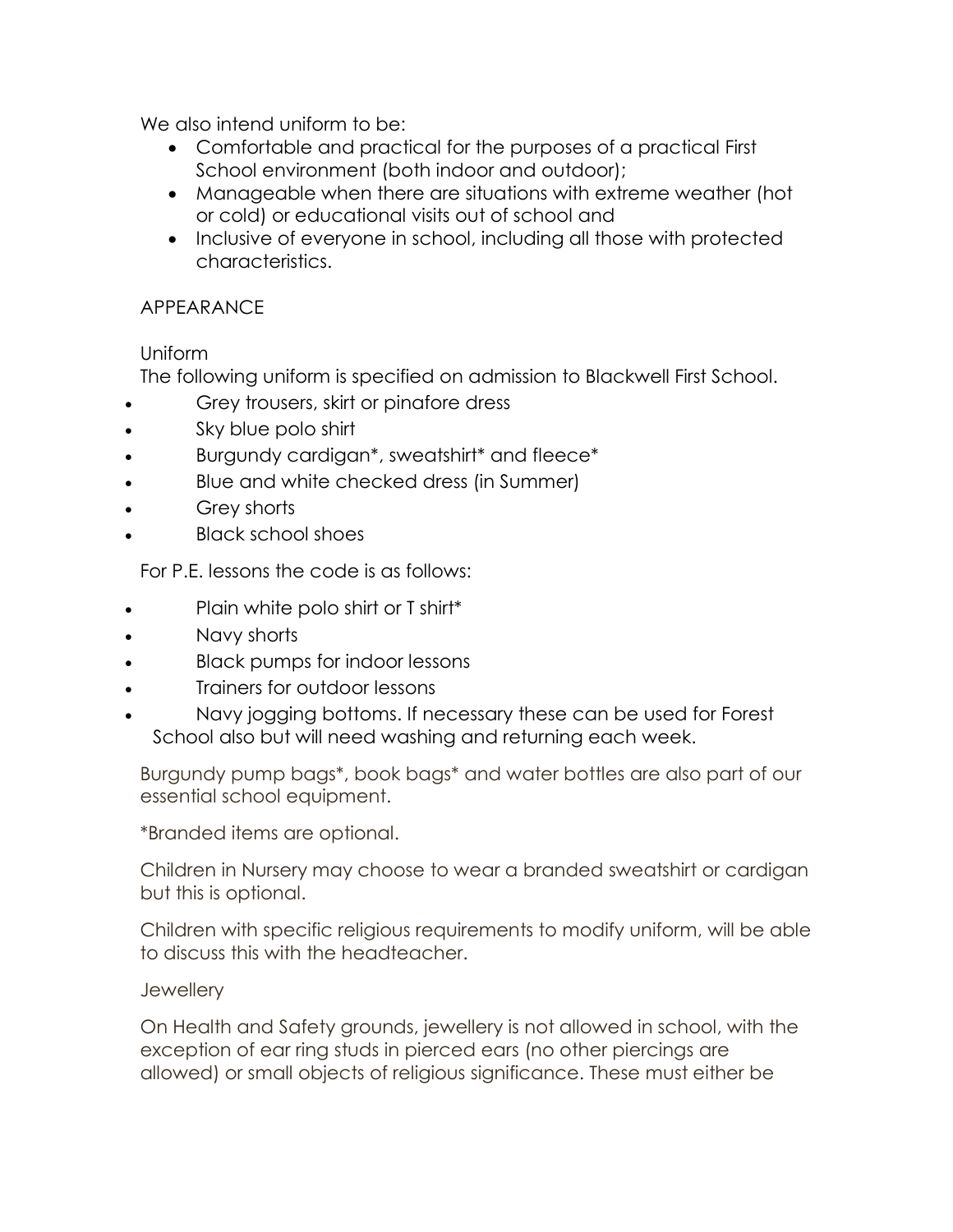taped or removed for PE. Medical identification bracelets may be worn by children with medical conditions.

#### **Haircuts**

Pupils with long hair should tie it back during school. Extreme haircuts including dyed hair are discouraged. Hairbands or accessories should be appropriate and not cause a distraction or safety issue.

#### **Footwear**

Black, flat school shoes are part of the uniform code but during Summer, sandals with socks are permitted and during Winter snow, boots/wellies are allowed and children may change into slippers indoors.

# Make Up

Make up is not allowed in school.

Items of religious clothing

If any parent wishes their child to wear amended uniform in light of religious reasons, please speak to the headteacher.

All clothing should be named to avoid loss.

# SOURCING UNIFORM

In line with Department for Education guidance, most of the required uniform is non branded and can be purchased from a range of High Street shops or online. Branded items are limited and optional. They are for sale through the School Office. Affordability is at the heart of consideration when planning the school's uniform.

# Second Hand Uniform

In order to maintain a more sustainable approach to uniform as well as providing a cost effective uniform option, school runs a Second Hand uniform shop. This is for branded and unbranded items, with the exception of bookbags, PE bags and shoes which we do not provide. This operates as a donation only option through the School Office.

# OTHER CONSIDERATIONS

In order to provide as cost effective uniform option as possible, we also:

Assess overall cost implications to admission to the school;